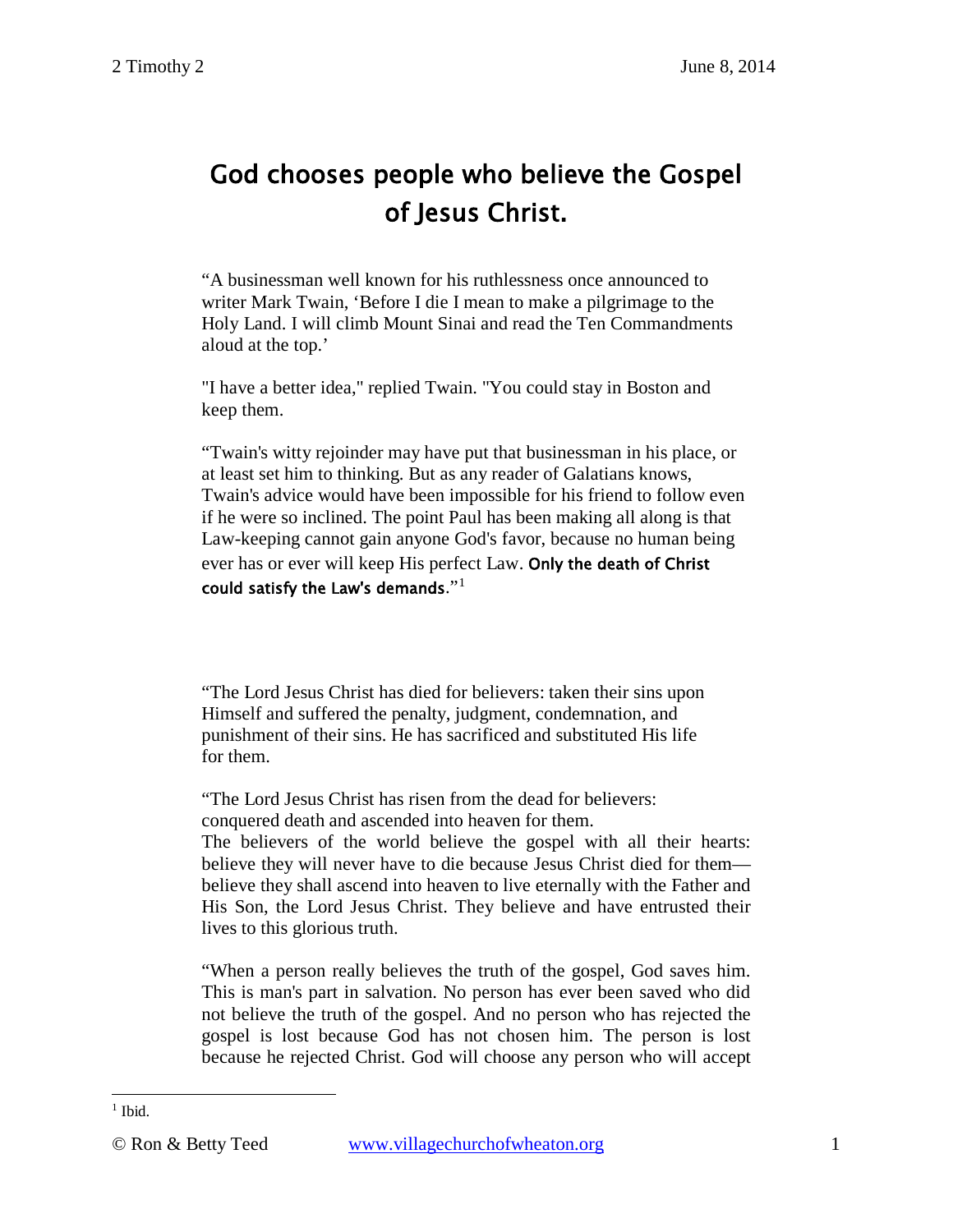Christ. This is His Word; it is the promise of His Word. God will not force us to believe nor will He keep us from believing. The choice is every person's choice. No person is forced to receive or to reject Christ. Every person is responsible for his own decision."[2](#page-1-0)

#### John 5:24 (NASB):

*24 "Truly, truly, I say to you, he who hears My word, and believes Him who sent Me, has eternal life, and does not come into judgment, but has passed out of death into life.*

## John 11:25 (NLT):

<sup>25</sup> Jesus told her, "I am the resurrection and the life. Anyone who believes in me will live, even after dying.

#### John 20:30-31 (NLT):

*30 The disciples saw Jesus do many other miraculous signs in addition to the ones recorded in this book.* 

*31 But these are written so that you may continue to believe that Jesus is the Messiah, the Son of God, and that by believing in him you will have life by the power of his name.* 

## Romans 10:9 (NASB):

9 If you confess with your mouth Jesus *as* Lord, and believe in your heart that God raised Him from the dead, you will be saved.

"The purpose of salvation is to gain the glory of Christ. Remember: the Thessalonian believers were suffering severe persecution. Think what this verse meant to them. They were bound for glory—to obtain and share in the glory of the Lord Jesus Christ Himself. The word 'glory' (*doxēs*) means to possess perfect light and to be full of perfect light; to dwell in the perfect light, brilliance, splendor, brightness, luster, and magnificence of God."[3](#page-1-1)

Now we'll take a closer look at Matthew 22:1-14. The Parable of the Marriage Feast: Israel's Rejection of God's Great Invitation.

## Matthew 22:1-14 (NASB**):**

 $\overline{a}$ 

<span id="page-1-0"></span><sup>2</sup> *The Preacher's Outline & Sermon Bible – 1 & 2 Thessalonians, 1 & 2 Thimothy, Titus, Philemon*, (Chattanooga: Leadership Ministries Worldwide, 1991), WORD*search* CROSS e-book, Under: "E. The Salvation of God's Followers, 2:13-17".

<span id="page-1-1"></span><sup>3</sup> *The Preacher's Outline & Sermon Bible – 1 & 2 Thessalonians, 1 & 2 Thimothy, Titus, Philemon*, (Chattanooga: Leadership Ministries Worldwide, 1991), WORD*search* CROSS e-book, Under: "E. The Salvation of God's Followers, 2:13-17".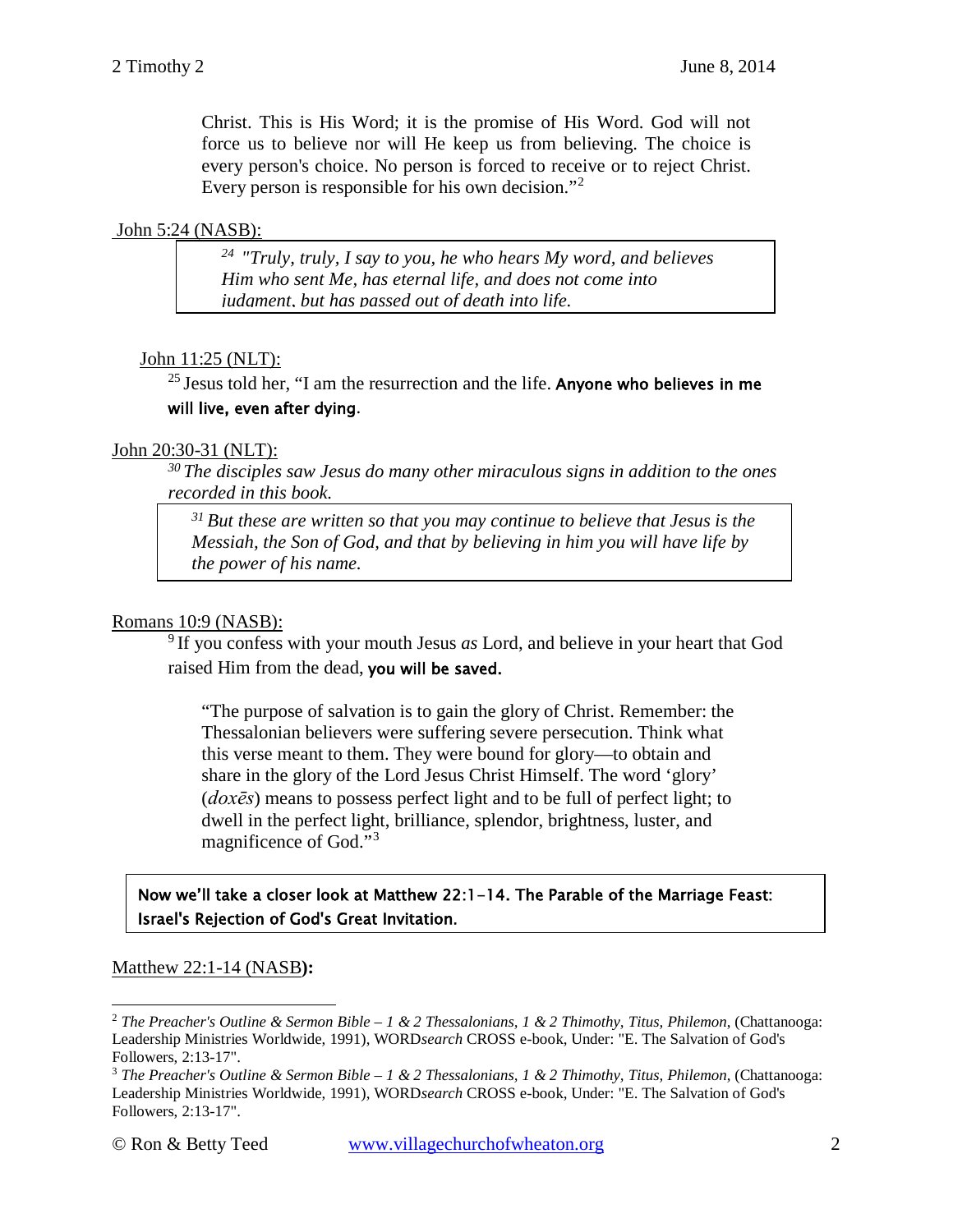*1 Jesus spoke to them again in parables, saying,* 

*2 "The kingdom of heaven may be compared to a king who gave a wedding feast for his son.* 

*3 "And he sent out his slaves* to call those who had been invited *to the wedding* 

*feast, and* they were unwilling to come*. 4 "Again he sent out other slaves saying, 'Tell those who have been invited, "Behold, I have prepared my dinner; my oxen and my fattened livestock are all butchered and everything is ready; come to the wedding feast."'* 

*5 "But they paid no attention and went their way, one to his own farm, another to his business,* 

*6 and the rest seized his slaves and mistreated them and killed them.* 

*7"But the king was enraged, and he sent his armies and destroyed those murderers and set their city on fire.* 

*8 "Then he said to his slaves, 'The wedding is ready, but those who were invited were not worthy.* 

*9 'Go therefore to the* main highways*, and as many as you find there, invite to the wedding feast.'* 

*10 "Those slaves went out into the streets and gathered together all they found, both evil and good; and the wedding hall was filled with dinner guests.* 

*11 "But when the king came in to look over the dinner guests, he saw a man there who was not dressed in wedding clothes,* 

*12 and he said to him, 'Friend, how did you come in here without wedding clothes?' And the man was speechless.* 

*13 "Then the king said to the servants, 'Bind him hand and foot, and throw him into the outer darkness; in that place there will be weeping and gnashing of teeth.'* 

# 14 "For many are called, but few are chosen."

This parable is somewhat comparable with [Luke 14:15-24.](http://www.crossbooks.com/verse.asp?ref=Lk+14%3A15-24) Matthew's parable tells of The Great Marriage Feast; Luke's parable, as we've previously discussed, is The Great Supper. Luke's parable occurred earlier than Matthews. Matthew's parable was told during the last week of Christ's life. Each parable had a different purpose and was taught in a different place, but we must not lose sight of the fact that our difficulties and sufferings are similar to those of other people throughout the earth. These two parables have different specific purposes but a common overall purpose.

## 1 Corinthians 10:13 (NASB):

*13 No temptation has overtaken you but such as is common to man; and God is faithful, who will not allow you to be tempted beyond what you are able, but with the temptation will provide the way of escape also, so that you will be able to endure it.* 

All people need to be well-acquainted with the entire Bible.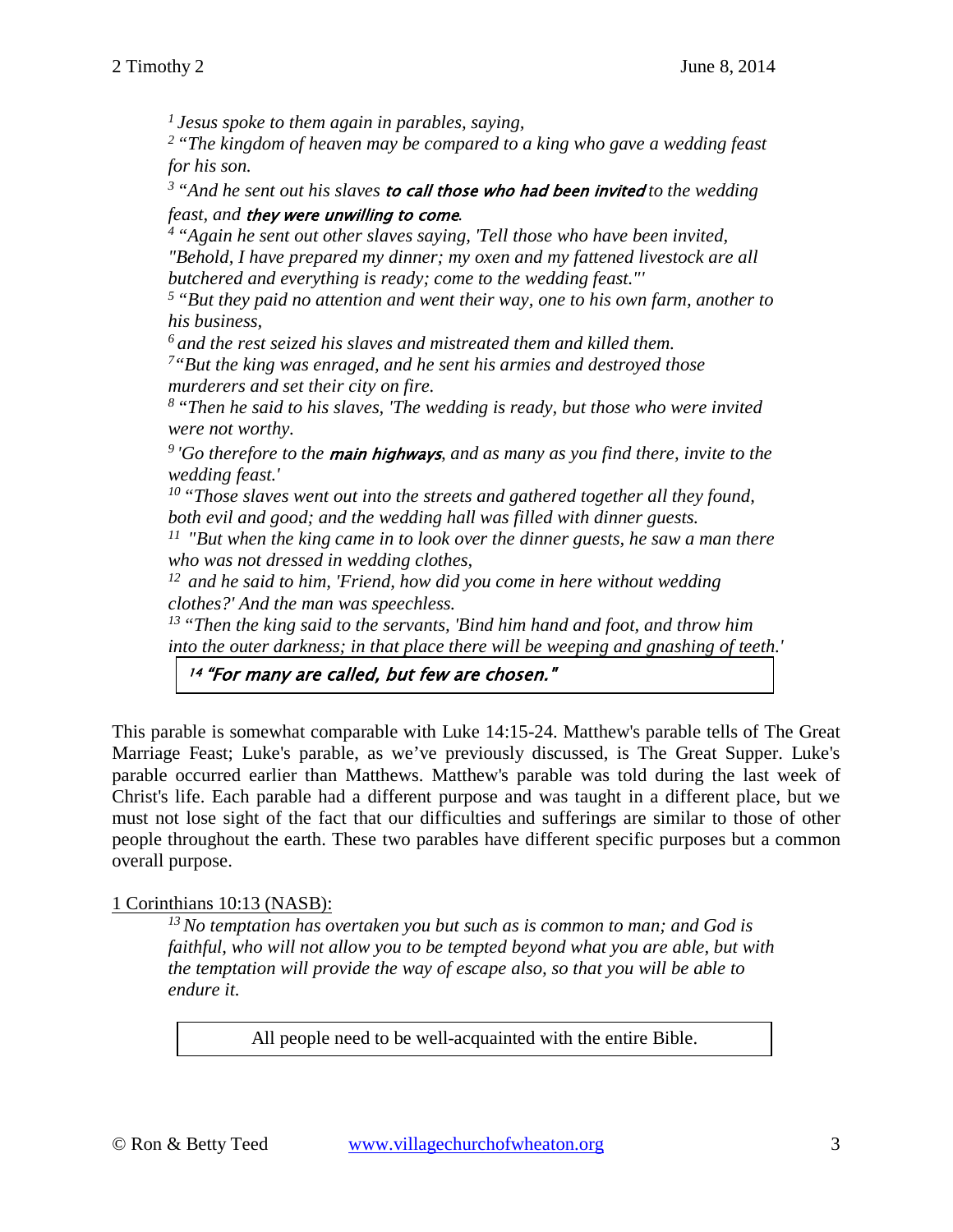The Great Marriage Feast deals with the *Kingdom of Heaven* [\(Matthew 22:2\)](http://www.crossbooks.com/verse.asp?ref=Mt+22%3A2). The meaning of the parable is relatively easy to understand. God is king and the Son of God is Jesus Christ. This feast will be held on the day of redemption.<sup>[4](#page-3-0)</sup> It is the glorious day when the Church will see Christ for the very first time and be joined with Him forever.

## 1 Thessalonians 4:13-18 (NASB):

*13 But we do not want you to be uninformed, brethren, about those who are asleep, so that you will not grieve as do the rest who have no hope. 14 For if we believe that Jesus died and rose again, even so God will bring with Him those who have fallen asleep in Jesus.* 

*15 For this we say to you by the word of the Lord, that we who are alive and remain until the coming of the Lord, will not precede those who have fallen asleep.* 

*16 For the Lord Himself will descend from heaven with a shout, with the voice of the archangel and with the trumpet of God, and the dead in Christ will rise first. 17 Then we who are alive and remain will be caught up together with them in the clouds to meet the Lord in the air, and so we shall always be with the Lord. 18 Therefore comfort one another with these words.* 

Those that were invited to the marriage represent the nation of Israel. They were called by God from the very first, beginning with Abraham. However, this point can be applied to any of us the farmer, the merchant, the religionist, the worldly—any who scoff, abuse, persecute and deny that Christ is the Son of God.

Those who were taken off the streets and highways are the Gentiles, people from all nations who accept God's invitation to His Son's wedding. The wedding garment is righteousness. No guest is acceptable for the wedding unless he is properly clothed, and the only proper clothing is righteousness, the righteousness of the Lord Jesus Christ. The parable has both an historical and personal meaning. It can apply to anyone.

<span id="page-3-0"></span><sup>4</sup> In the NT two word groups convey the concept. The first consists of *lutron* and its cognates. They mean "to redeem," "to liberate," or "to ransom." The idea of ransom suggests the heart of Jesus' mission [\(Mark 10:45\)](http://www.crossbooks.com/verse.asp?ref=Mk+10%3A45). His life and ministry culminated in His sacrificial death. His death served as the ransom to liberate sinners from their enslaved condition. Another word family, *agorazein*, means "to buy at the market," or "to redeem." This group is used several times to express God's redemptive activity in Christ. For example, God's redemption of fallen humanity is costly [\(1 Cor. 6:20\)](http://www.crossbooks.com/verse.asp?ref=1Co+6%3A20). Believers are liberated from the enslaving curse of the law [\(Gal. 3:13,](http://www.crossbooks.com/verse.asp?ref=Gal+3%3A13) [4:5\)](http://www.crossbooks.com/verse.asp?ref=Gal+4%3A5). God's redemptive mission among the nations is cause for eschatological worship [\(Rev. 5:9;](http://www.crossbooks.com/verse.asp?ref=Rev+5%3A9) [14:3-4\)](http://www.crossbooks.com/verse.asp?ref=Rev+14%3A3-4). Paul provides the fullest explanation in the NT, connecting the redemptive work of Christ with the legal declaration of the sinner's pardon (justification) and the appeasement of God's wrath against sin (propitiation, [Rom. 3:24;](http://www.crossbooks.com/verse.asp?ref=Ro+3%3A24) [1 Cor. 1:30\)](http://www.crossbooks.com/verse.asp?ref=1Co+1%3A30). Paul also interpreted the redeeming activity of Christ from two perspectives. Based on the ransom price paid by Christ's shed blood, forgiveness can be presently applied to the believer [\(Eph. 1:7\)](http://www.crossbooks.com/verse.asp?ref=Eph+1%3A7). This redeeming work of Christ also has a future aspect. There will be a final deliverance of the physical body from the present decay and corruption [\(Rom.](http://www.crossbooks.com/verse.asp?ref=Ro+8%3A23)  [8:23\)](http://www.crossbooks.com/verse.asp?ref=Ro+8%3A23). This final redemptive act will occur at the resurrection of the body. This is not, however, as the first expression of redemption of believers. Rather, the earlier "redeeming" that occurred within the believer will culminate in the final redemption of the body from sin and the grave. Chad Brand, Charles Draper, Archie England, ed., *Holman Illustrated Bible Dictionary*, (Nashville: Holman Bible Publishers, 2003), s.v. "," WORD*search* CROSS e-book.  $\overline{a}$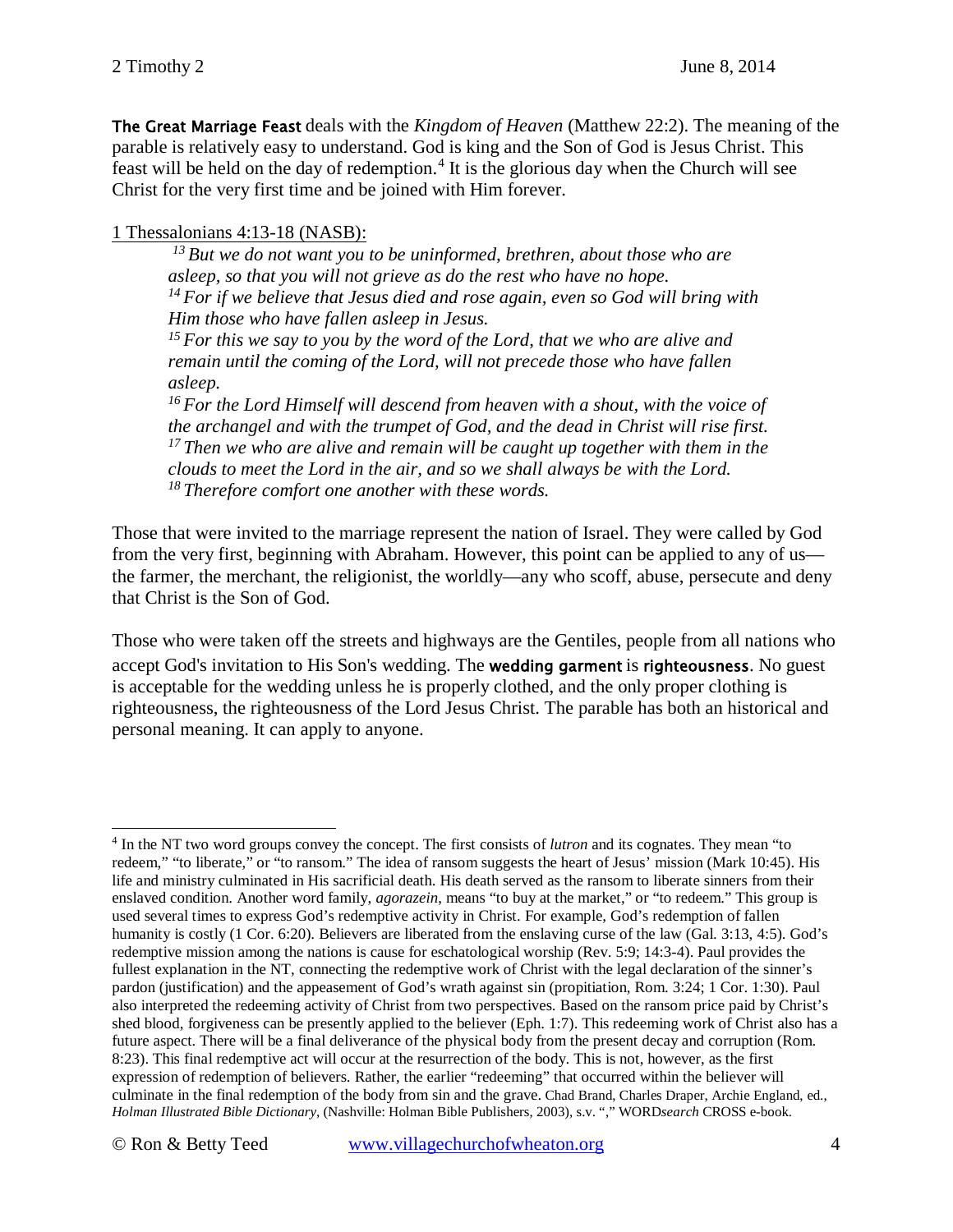Here, Jesus is once again telling a parable about the Kingdom of Heaven. God has prepared a Great Marriage Feast for His Son and His true followers. The close loving relationship that Christ has with His Church His Church is often compared to a marriage.

## 2 Corinthians 11:2 (TLB):

*<sup>2</sup> I am anxious for you with the deep concern of God himself—anxious that your love should be for Christ alone, just as a pure maiden saves her love for one man only, for* the one who will be her husband*.*

## Ephesians 5:23 (TLB):

*23 For a husband is in charge of his wife in the same way Christ is in charge of his body the Church. (He gave his very life to take care of it and be its Savior!)*

# Revelation 19:7-9 (NASB):

*7 "Let us rejoice and be glad and give the glory to Him, for the marriage of the Lamb has come and His bride has made herself ready." 8 It was given to her to clothe herself in fine linen, bright and clean; for the fine linen is the righteous acts of the saints.* 

<sup>9</sup> Then he said to me, "Write, 'Blessed are those who are invited to the **marriage** supper of the Lamb.'*" And he said to me, "These are true words of God."* 

Faith is like a covenant of marriage. When a person believes, Christ promises that they will have a permanent relationship which will last forever. .

God's invitation to Israel (22:3-7) was reflective of Jewish custom whereby the king would send out various invitations. The King would first announce the upcoming occasion by invitation and then send out follow-up reminders as the day came closer.

First, beginning with Abraham, God invited Israel to the great feast for His Son, but Israel rejected the invitation.

# Genesis 12:1-3 (NASB):

*1 Now the LORD said to Abram, "Go forth from your country, And from your relatives and from your father's house, to the land which I will show you; 2 and I will make you a great nation, and I will bless you, and make your name great; and so you shall be a blessing; 3 and I will bless those who bless you, and the one who curses you I will curse. And in you all the families of the earth will be blessed."*

The time frame here was during the life of Christ and the servants sent out were sent to share the Gospel with the Jews for the purpose of their accepting Christ as the Messiah. Therefore, the servants would include John the Baptist, the twelve apostles, and the seventy who were sent out to every city to teach the people that the Savior of the world had come in the person of Jesus Christ.

# Luke 10:1-16 (NASB**):**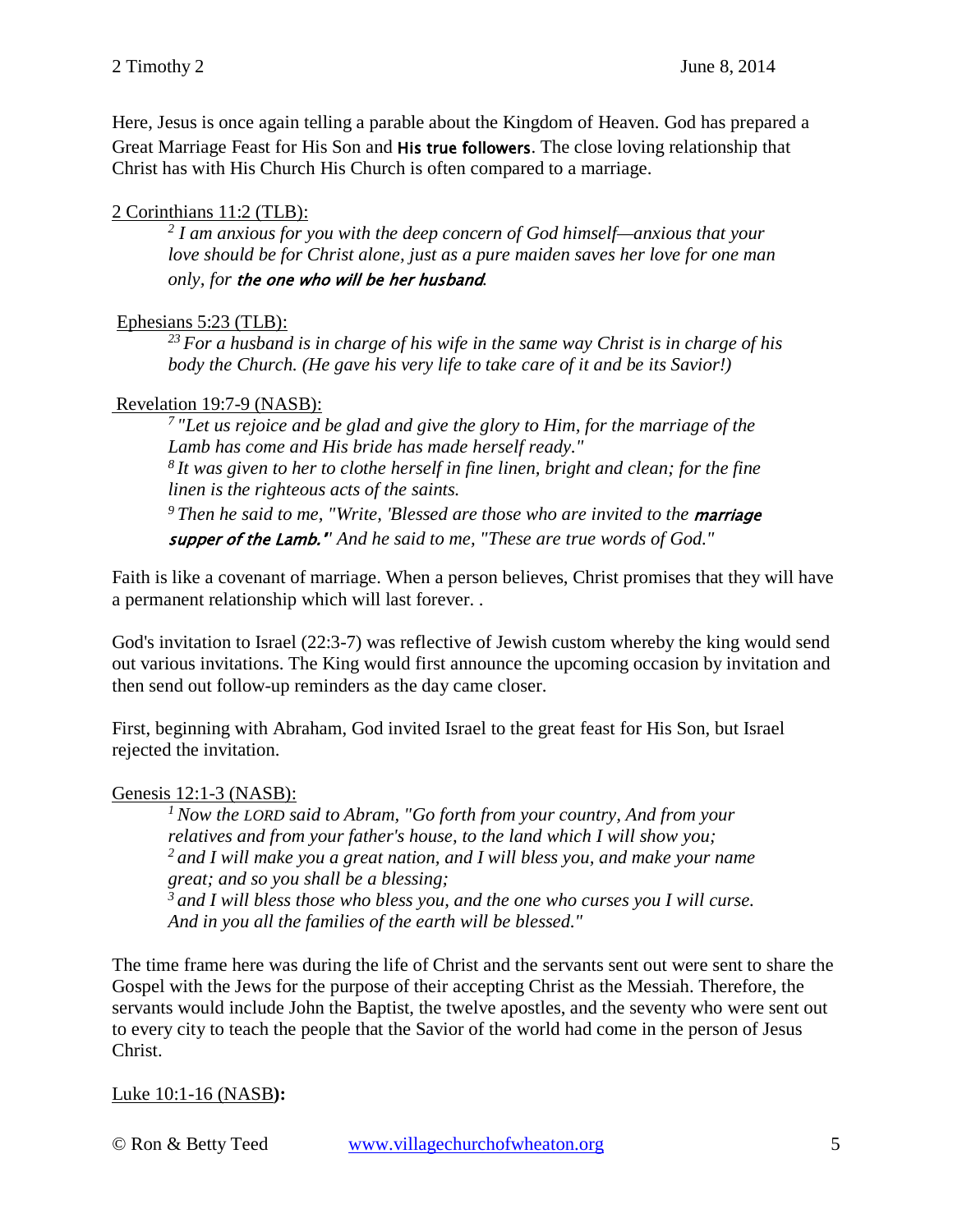*1 Now after this the Lord appointed seventy others, and sent them in pairs ahead of Him to every city and place where He Himself was going to come.* 

*2 And He was saying to them, "The harvest is plentiful, but the laborers are few;* 

*therefore beseech the Lord of the harvest to send out laborers into His harvest.* 

*3 "Go; behold, I send you out as lambs in the midst of wolves.* 

*4 "Carry no money belt, no bag, no shoes; and greet no one on the way.* 

*5 "Whatever house you enter, first say, 'Peace be to this house.'*

*6 "If a man of peace is there, your peace will rest on him; but if not, it will return to you.* 

*7 "Stay in that house, eating and drinking what they give you; for the laborer is worthy of his wages. Do not keep moving from house to house.* 

*8 "Whatever city you enter and they receive you, eat what is set before you; 9 and heal those in it who are sick, and say to them, 'The kingdom of God has come near to you.'* 

*10 "But whatever city you enter and they do not receive you, go out into its streets and say,* 

*11 'Even the dust of your city which clings to our feet we wipe off in protest against you; yet be sure of this, that the kingdom of God has come near.'* 

*12 "I say to you, it will be more tolerable in that day for Sodom than for that city. 13 "Woe to you, Chorazin! Woe to you, Bethsaida! For if the miracles had been performed in Tyre and Sidon which occurred in you, they would have repented long ago, sitting in sackcloth and ashes.* 

*14 "But it will be more tolerable for Tyre and Sidon in the judgment than for you. 15 "And you, Capernaum, will not be exalted to heaven, will you? You will be brought down to Hades!* 

*16 "The one who listens to you listens to Me, and the one who rejects you rejects Me; and he who rejects Me rejects the One who sent Me."* 

And the nation of Israel refused to come. They as a nation were the first ones to receive this invitation, and they did not come. Why would anyone not accept an invitation from the King to the wedding of His Son?

If you were to receive an invitation from the King of England to come to Buckingham Palace for the wedding of the prince, would you go? So why wouldn't you go to God's celebration of His son's marriage? Most everyone would seize the opportunity to spend several days in the royal palace. So why do most people refuse to spend eternity with the King in a place where the beauty is far, far above any earthly palace?

## Luke 13:34 (NLT):

*34 "O Jerusalem, Jerusalem, the city that kills the prophets and stones God's messengers! How often I have wanted to gather your children together as a hen protects her chicks beneath her wings, but you wouldn't let me.*

## Psalm 81:8-16 (NLT):

*8 "Listen to me, O my people, while I give you stern warnings. O Israel,* if you would only listen to me*!*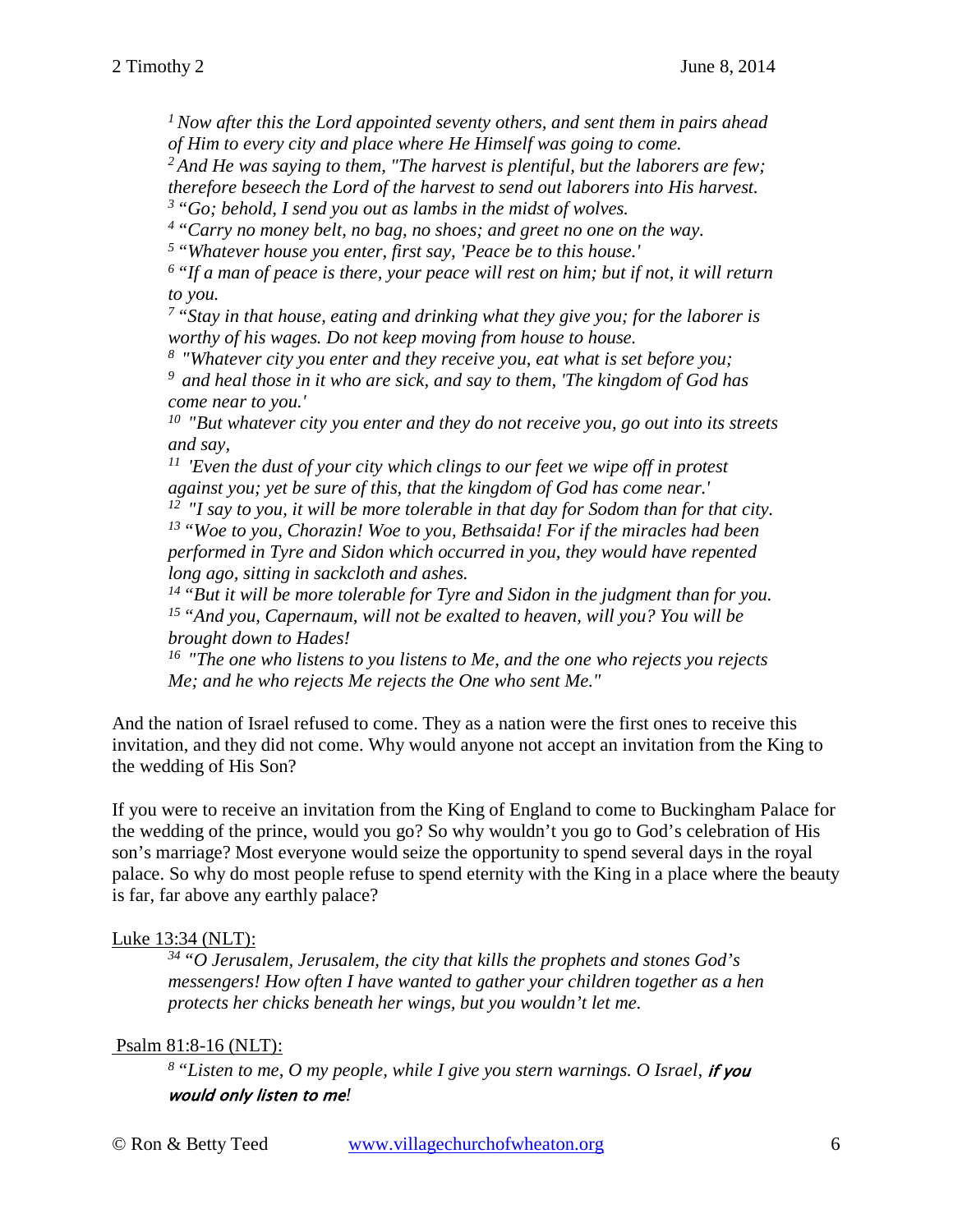*9 You must never have a foreign god; you must not bow down before a false god. 10 For it was I, the LORD your God, who rescued you from the land of Egypt. Open your mouth wide, and I will fill it with good things.* 

*11 "But no,* my people wouldn't listen. Israel did not want me around.

*12 So I let them follow their own stubborn desires, living according to their own ideas.* 

*13 Oh* that my people would listen to me*! Oh, that Israel would follow me, walking in my paths!* 

*14 How quickly I would then subdue their enemies! How soon my hands would be upon their foes!* 

*15 Those who hate the LORD would cringe before him; they would be doomed forever.* 

*16 But I would feed you with the finest wheat. I would satisfy you with wild honey from the rock."* 

God showed grace and mercy even though He had been rejected in a most disrespectful and disgraceful way. He still held out an invitation for the Jews to come to the Great Wedding Feast. So God extended yet a second invitation. The servants who carried this invitation were the witnesses who went forth after the Lord's resurrection and the coming of the Holy Spirit.<sup>[5](#page-6-0)</sup>

The dinner was now ready: The sacrifice that was necessary for the celebration to take place had already been given. They were now to come to the feast. Everyone was still invited.

## 2 Corinthians 6:1-2 (NLT):

## *1 As God's partners,* we beg you not to accept this marvelous gift of God's kindness and then ignore it.

*2 For God says, "At just the right time, I heard you. On the day of salvation, I helped you." Indeed,* the "right time" is now. *Today is the day of salvation.* 

The feast was to be the greatest feast ever held to celebrate the greatest day in history. It will be a time for feasting. But they reject God's message a second time. Some thought they were very important farmers. Crops needed to be looked after. *"His own farm"* seems to suggest personal enjoyment. The man wanted to personally enjoy his own property. He valued his own personal enjoyment rather than honor the King and His Son.

## Matthew 16:26-27 (NASB):

*26 "For what will it profit a man if he gains the whole world and forfeits his soul? Or what will a man give in exchange for his soul? <sup>27</sup> "For the Son of Man is going to come in the glory of His Father with His angels, and WILL THEN REPAY EVERY MAN ACCORDING TO HIS DEEDS.*

Luke 8:14 (NASB):

 $\overline{a}$ 

<span id="page-6-0"></span><sup>5</sup> Ibid.